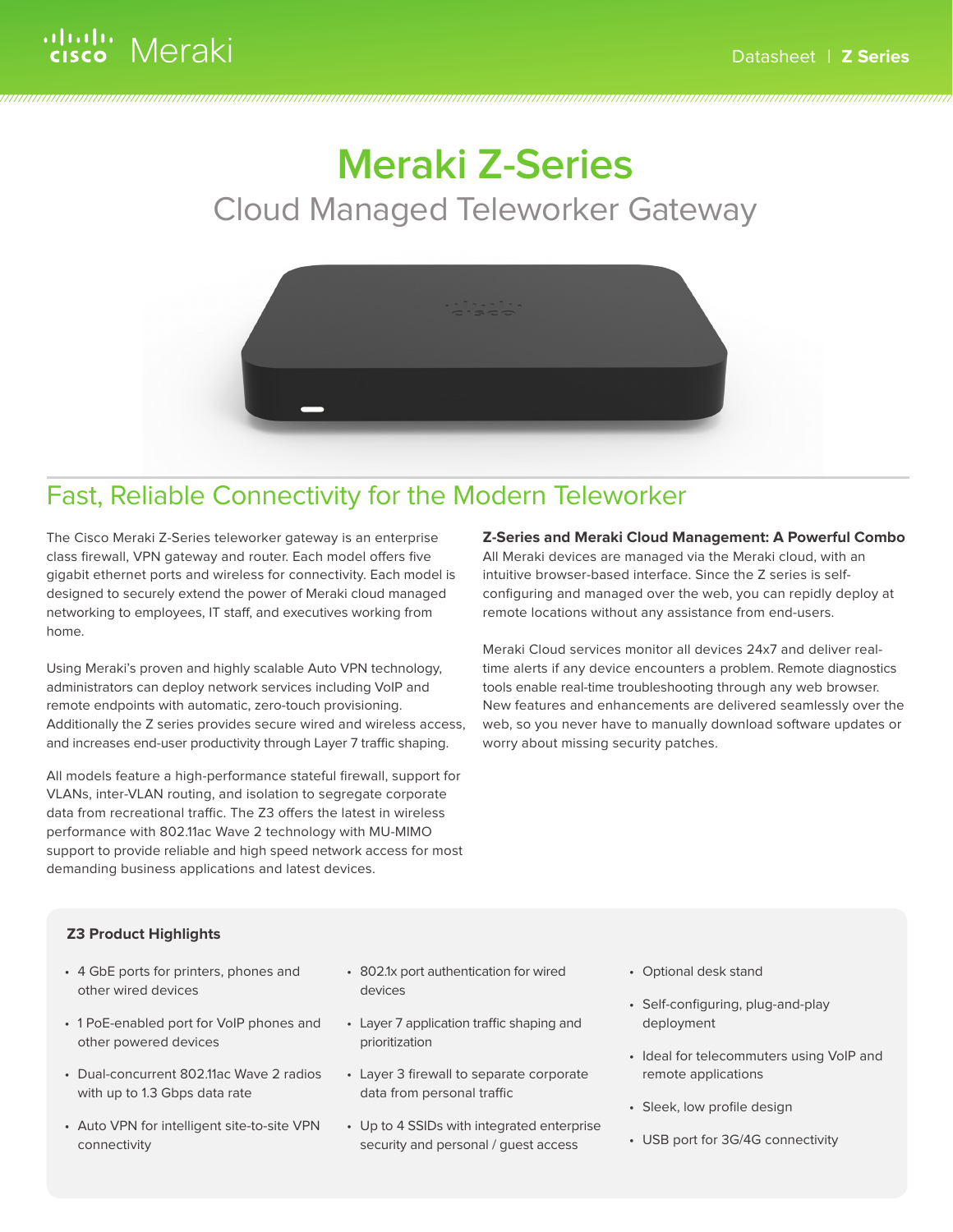| <b>Models</b> |                |                        |
|---------------|----------------|------------------------|
|               | <b>FANDARY</b> | <b>START OF STREET</b> |
|               |                | -                      |

| Recommended use cases                        | Teleworker                                                                                      | Teleworker with VoIP or PoE                                                                            |
|----------------------------------------------|-------------------------------------------------------------------------------------------------|--------------------------------------------------------------------------------------------------------|
| <b>Recommended clients</b>                   | Up to 5 devices                                                                                 | Up to 5 devices                                                                                        |
| <b>Stateful Firewall Throughput</b>          | 50 Mbps                                                                                         | 100 Mbps                                                                                               |
| <b>Maximum VPN Throughput</b>                | 10 Mbps                                                                                         | 50 Mbps                                                                                                |
| <b>WAN Interfaces</b>                        | 1 x GbE RJ45<br>1 x USB (cellular failover <sup>1</sup> )                                       | $1x$ GbE RJ45<br>1 x USB (cellular failover <sup>1</sup> )                                             |
| <b>LAN Interfaces</b>                        | $4 \times$ GbE<br>$4 \times$ GbE                                                                |                                                                                                        |
| PoE                                          |                                                                                                 | 1 x PoE enabled port (802.3af, 15.5W)                                                                  |
| <b>Dimensions</b><br>$(w \times d \times h)$ | $6.46" \times 4.55" \times 1.14"$<br>$(164 \text{mm} \times 116 \text{mm} \times 29 \text{mm})$ | $6.83" \times 4.41" \times 1.04"$<br>$(173.4 \text{ mm} \times 112 \text{ mm} \times 26.3 \text{ mm})$ |
| Weight                                       | 0.9 lbs (0.408 kg)                                                                              | 0.85 lbs (0.386 kg)                                                                                    |
| <b>Power Supply</b>                          | 18W (12 V / 1.5 A)<br>Power supply included                                                     | 50W (54 V / 0.92 A)<br>Power supply included                                                           |
| <b>Operating</b><br><b>Temperature</b>       | 32°F to 104°F<br>$(0^{\circ}C$ to $40^{\circ}C)$                                                | 32°F to 104°F<br>$(0^{\circ}C$ to $40^{\circ}C)$                                                       |
| <b>Humidity</b>                              | 5% to 95% non-condesing                                                                         | 5% to 95% non-condensing                                                                               |

1 Requires separate cellular modem

### Accessories







**Z3** Desk stand (sold separately) **Z3** 50W power adapter spare **Z1** 30W power adapter spare **Z3** Power Cord (sold separately)

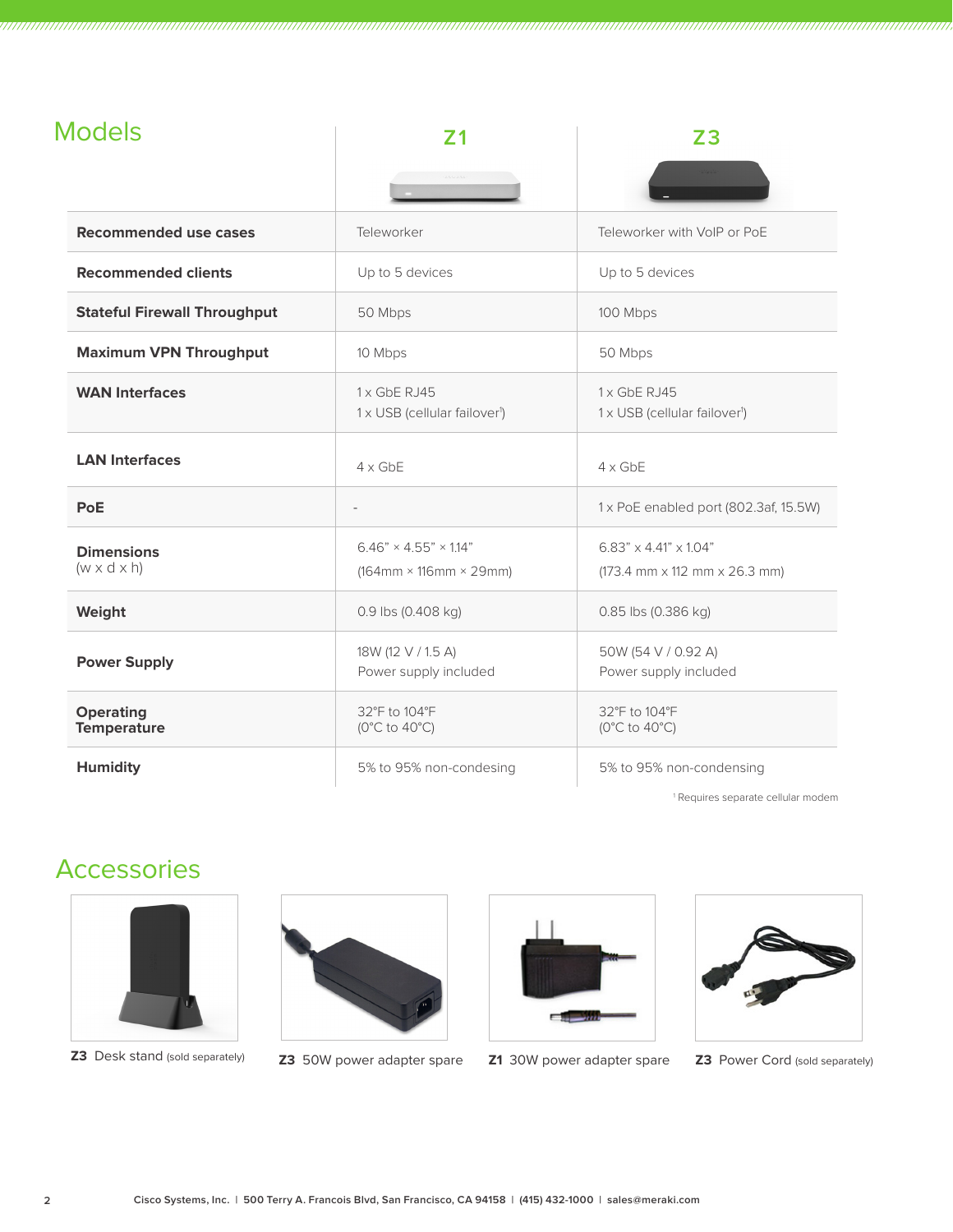### Features



**AUTO CONFIGURING SITE-TO-SITE VPN**

#### **Auto VPN**

Leveraging Meraki's cloud architecture, VPN tunnels to HQ or the data center can be enabled via a single click without any commandline configurations or multi-step key permission setups. Meraki's patent-pending Auto VPN technology automatically tunnels, hole punches, sets up route tables, and establishes the IPsec connections, completely eliminating the complexity seen in traditional site-to-site VPN solutions.

#### **Application-aware traffic shaping**

The Z-Series includes an integrated layer 7 packet inspection, classification, and control engine, enabling you to set QoS policies based on traffic type. Prioritize your mission critical applications like VoIP or remote desktop, while setting limits on recreational traffic, e.g., peerto-peer and video streaming.



**APPLICATION VISIBILITY AND CONTROL**

#### **Simple, powerful security from end to end**

With end-to-end VPN encryption, corporate data is always protected. Additionally the Meraki Z3 supports 802.1x wired port authentication, offering network and endpoint security no matter where the gateway may be deployed

#### **Self-configuring, self-optimizing, self-healing**

When plugged in, the Z-Series automatically connects to the Meraki cloud, downloads its configuration, and joins your network. In case of WAN IP address changes, the Z-Series self heals by re-establishing the site-to-site VPN tunnels using the new IP address. Also, if a supported 3G/4G modem is connected and primary WAN uplink connectivity fails, the Z-Series will automatically failover to cellular.

#### **Industry-leading cloud management**

Meraki's award-winning cloud management architecture unifies WAN, LAN, and wireless management under a web based dashboard, and scales easily from small deployments to large, multi-site deployments with tens of thousands of devices. The Meraki dashboard provides intuitive yet powerful role-based administration, firmware updates, configuration changes, email alerts, and easy to audit change logs.



**MULTI-SITE MANAGEMENT VIA THE MERAKI CLOUD**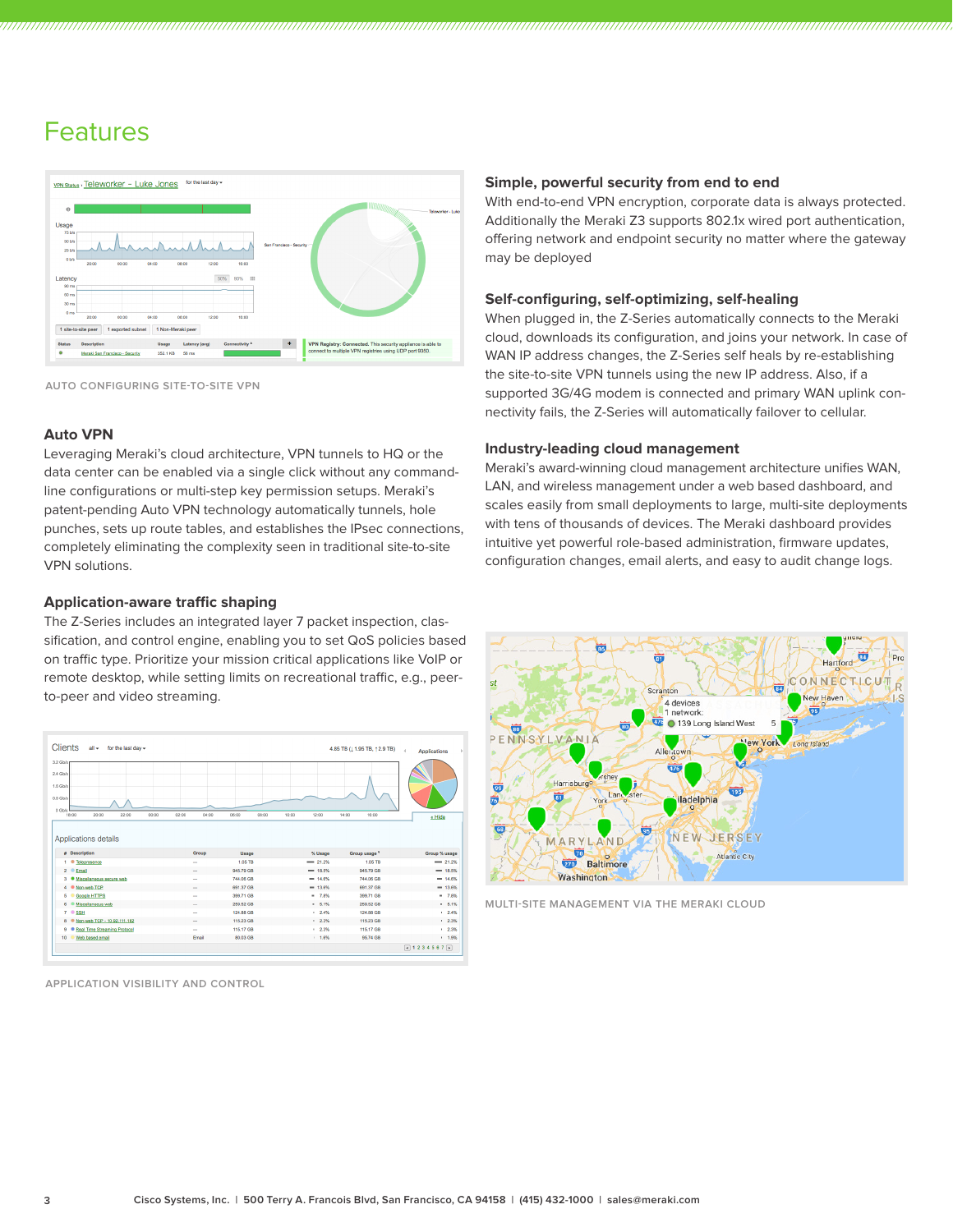### **Specifications**

| Performance                                                                                | <b>Remote Diagnostics</b>                                       |  |
|--------------------------------------------------------------------------------------------|-----------------------------------------------------------------|--|
| Firewall Throughput - Z1: 50 Mbps, Z3: 100 Mbps                                            | Live remote packet capture                                      |  |
| VPN Throughput - Z1: 10 Mbps, Z3: 50 Mbps                                                  | Real-time diagnostic and troubleshooting tools                  |  |
| Recommended for 5 clients or fewer                                                         | Aggregated event logs with instant search                       |  |
| Interfaces                                                                                 | <b>Management</b>                                               |  |
| WAN interface: 1x GbE                                                                      | Managed via the web using the Meraki Cloud Controller           |  |
| LAN interfaces: 4x GbE                                                                     | Single pane of glass management of wired and wireless networks  |  |
| PoE: 1 x 802.3af enabled port (Z3 only)                                                    | Zero-touch remote deployment (no staging needed)                |  |
| 1x USB 2.0 port for 3G / 4G connectivity                                                   | Automatic firmware upgrades and security patches                |  |
|                                                                                            | Centralized policy management                                   |  |
| <b>Network and Security Services</b>                                                       | Org-level two-factor authentication and single sign-on          |  |
| Stateful firewall, 1:1 NAT, DMZ                                                            | Role based administration with change logging and alerts        |  |
| Auto (site-to-site IPsec) VPN                                                              |                                                                 |  |
| Client VPN (IPsec L2TP), limit 2 authorized users (with Meraki-hosted authentication only) | <b>Z1 Environmental Specifications</b>                          |  |
| Automatic Layer 3 failover (including VPN connections)                                     | Power: 18W (12 V / 1.5 A), external power supply included       |  |
| Application level (Layer 7) traffic analysis and shaping                                   | Operating temperature: 32°F to 104°F (0°C to 40°C)              |  |
| Multiple WAN IP, PPPoE, NAT                                                                | Humidity: 5 to 95% non-condensing                               |  |
| <b>VLAN support and DHCP services</b>                                                      | Desktop or wall mount (all standard mounting hardware included) |  |
| 802.1x wired port authentication (Z3 only)                                                 | Kensington lock hard point                                      |  |
| Static routing                                                                             |                                                                 |  |
| User and device quarantine                                                                 |                                                                 |  |
|                                                                                            | <b>Z3 Environmental Specifications</b>                          |  |
| <b>Integrated Wireless</b>                                                                 | Power: 50W (54 V / 0.92 A), external power supply included      |  |
| 4 SSIDs                                                                                    | Operating temperature: 32°F to 104°F (0°C to 40°C)              |  |
| Z1: $2x$ 802.11a/b/g/n (2.4Ghz or 5 Ghz), $2x2$ MIMO with 2 spatial streams                | Humidity: 5 to 95% non-condensing                               |  |
| Z3: 2x 802.11a/b/g/n/ac (2.4Ghz or 5 Ghz), 2x2 MU-MIMO with 2 spatial streams              | Desktop or wall mount (all standard mounting hardware included) |  |

Max data rate – Z1: 600 Mbit/s, Z3: 1.3 Gbit/s

4x internal dipole antennas (gain: 3 dBi @ 2.4 GHz, 4 dBi @ 5 GHz)

WPA2-PSK authentication

Regulatory: FCC (US), IC (Canada), CE (Europe), C-Tick (Australia/New Zealand), RoHS

**Monitoring and Reporting**

Throughput, connectivity monitoring and email alerts

Detailed historical per-port and per-client usage statistics

Application usage statistics

Org-level change logs for compliance and change management

VPN tunnel and latency monitoring

Network asset discovery and user identification

Periodic emails with key utilization metrics

Syslog integration

Kensington lock hard point

#### **Regulatory**

FCC (US)

CB (IEC)

CISPR (Australia/New Zealand)

#### **Warranty**

Full lifetime hardware warranty with next-day advanced replacement included.